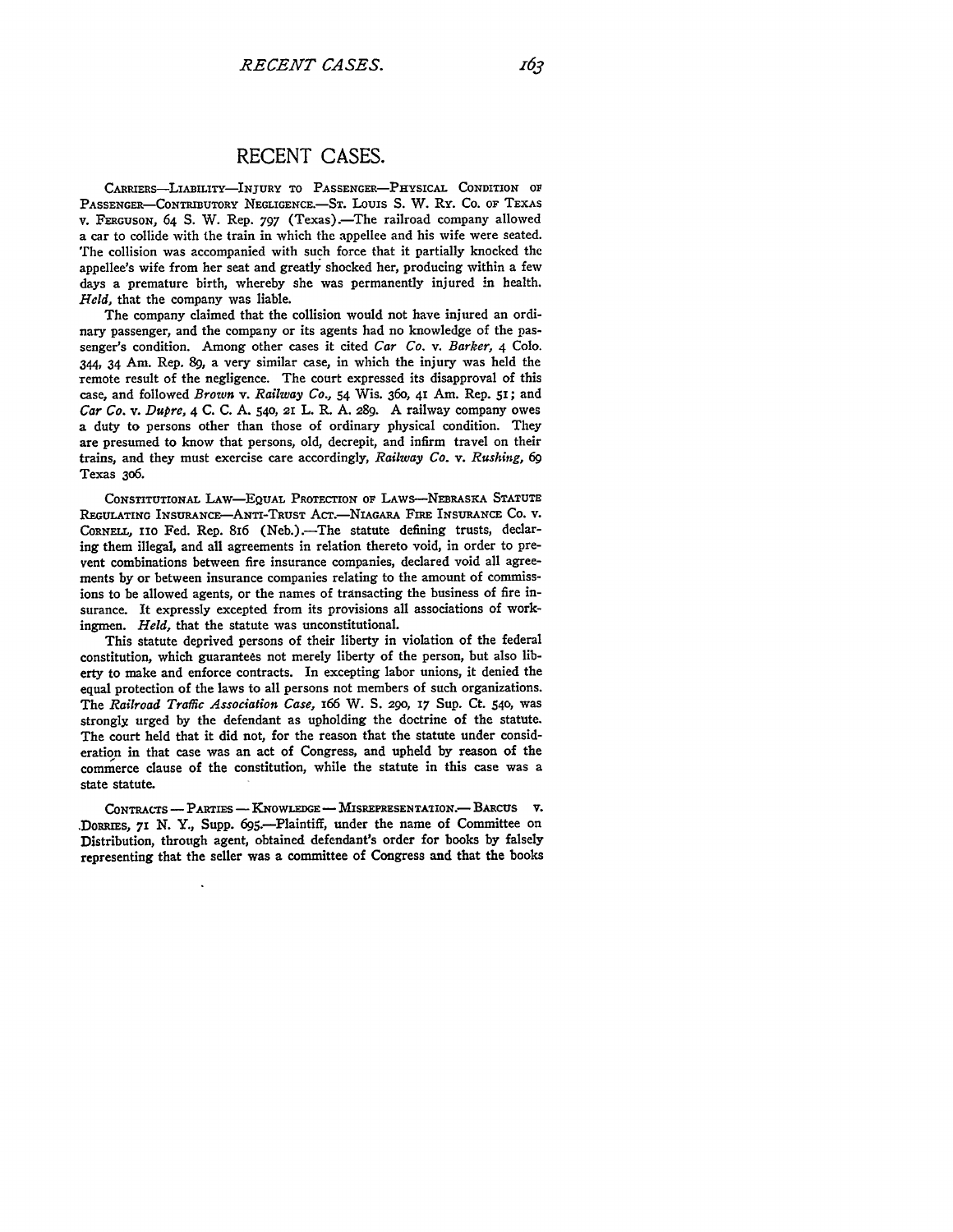could be obtained only on the recommendation of a congressman. *Held,* that defendant was not obliged to take the books, even though they were as good as represented. Williams, *J., dissenting.*

This question does not seem to have been decided **by** the New York courts before, but there are many cases in other jurisdictions sustaining this decision. The controlling principle is stated in *Smelting Co. v. Mining Co.,* **127 U. S. 387,** that every one has a right to select and determine with whom he will contract and cannot have another person thrust upon him without his consent. See also *Ice Co. v. Potter,* **123** Mass. **28.**

CoNTRAcTs-PUBLIc POLIcY-PRovisION IN **NoTE.-UNIoN CENTRAL** LIFE INS **Co. v.** CHAMPLIN **ET AL., 65** Pac. **836** (Okla.).-A stipulation in a note, which forbids the maker's discharging his obligation **by** borrowing money from anyone except the payee, is contrary to public policy and hence null and void.

No hard and fast rule may be laid down in determining what contracts are contrary to public policy. Mr. Story says in his work on Conflict **of** Laws, Sec. 546: "Whenever any contract conflicts with the morals of the time, and contravenes any established interest of society, it is void, as being against public policy." The test is the evil tendency of the contract and not its actual injury to the public in a particular instance. *Brown v. Columbus National Bank,* **137** Ind. **655;** *Atcheson v. Mallon,* 43 **N.** Y. **147;** *Firemen's Association v. Berghaus,* **13** La. Ann. **2o9.**

COUNTIES-BOARD **OF SUPERvISORS.Z-ORDINANCES-SSuBMISSION TO** VOTERS **EX-PARTE** ANDERSON, **66** Pac. **194** (Cal.).--In accordance with the directions of the state constitution, the statutes *df* **1897, Section 2,** declares that the powers of a county can only be exercised **by** the board of supervisors or their agents. *Held,* that Section **13,** which provides that any ordinance submitted **by** a certain number of legal voters and adopted at the polls shall have the same force as though ordained **by** the supervisors, is void. Beatty, **C.** *J., dissenting.*

The practical effect of the provisions in question would be to establish two equal, co-ordinate, law-making powers, each existing without any restrictions on the other. This would not only be an absurdity and a source of endless confusion, but plainly inconsistent with our accepted forms of government.

FEDERAL JURISDICTION-DIVERSE CITIZENSHIP-CORPORATIONS-UNITED STATES V. S. P. SCHOTLER, 110 Fed. 1.-Under act of Congress, March 3, **z887, as amended by** Act of Congress, August **13,** I888, **providing** that no **civil suit may** be brought against any person outside of the district of which he is an inhabitant or a resident, a corporation of one state may not be sued in the Federal Courts of another state, in which it has an usual place of business.

The Judicary Act of 1875 provided that a person must be sued in the district in which he resided or might "be found" at the time of service of process. Under this act it was generally held that a corporation of one state, having a place of business and an agent in another state might be sued in the latter state. *Railroad Co. v. Harris,* **12** Wall **65;** *Insurance Co. v. French,* **I8**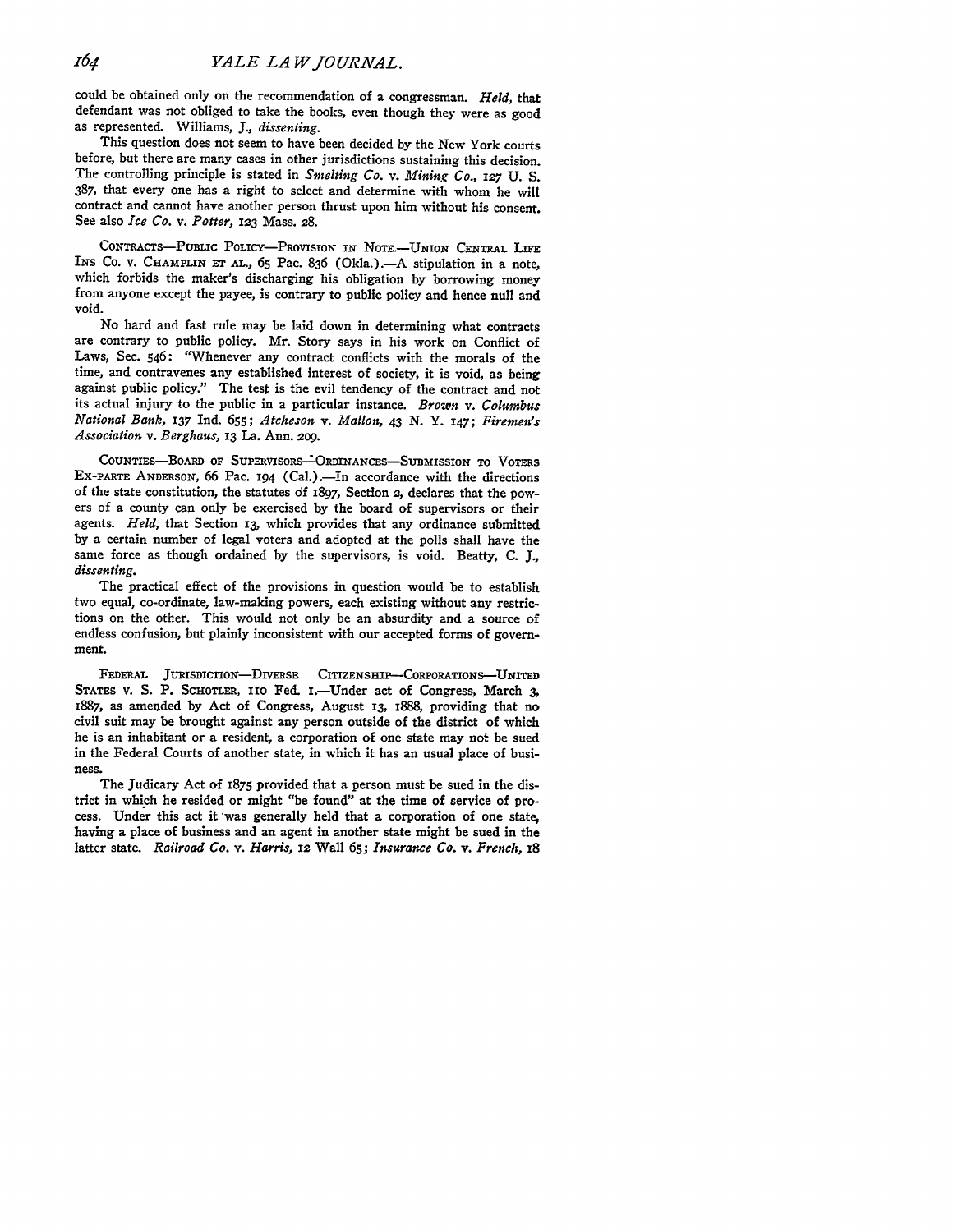Howard **404;** *Boston Electric Co. v. Electric Gas Lighting Co.,* **23** Fed. **839;** *U. S. v. American Bell Tel. Co.,* **29** Fed. 17. Under the act of 1887, however, the Supreme Court holds in *Shaw v. Mining Co.,* **145 U.** S. 444, **On** which the present decision is based, that a corporation of one state is not an inhabitant or resident of another state in which it has a usual place of business. A contrary view is taken in *U. S.* v. *Southern Pac. R. Co.* (C. C.) 49 Fed. **297.**

**EQUITY-RIGHT** TO **INVOKE JURISDICTION-PROTECTION OF** CONTRAcTS **ARIs-ING OUT** OF **UNLAWFUL** ComBINATION.-DELAWARE L. & W. R. Co. **v.** FRANK, *nio* Fed. 689 **(N.** Y.).-The plaintiff asked for an injunction to enjoin ticket brokers from dealing in special tickets which were untransferable. It appeared that the plaintiff was a member of a combination formed by a number of railroads for the purpose of preventing competition, the passenger receipts of all such railroads being pooled and divided on an agreed basis. *Held,* that complainant was not entitled to equitable relief.

The combination formed by the railroads, being in violation of the federal anti-trust law, was illegal. A federal tribunal cannot be invoked to protect the issuance of a ticket which is the evidence of an agreement between railroad corporations specifically forbidden by an act of Congress, which has been sustained by the Supreme Court. *U. S.* v. *Trans-Missouri Freight Association,* i66 U. **S.** 290, **17** Sup. Ct. 540; *U. S.* v. *Joint Traffic Association, 17i* **U. S. 505,** 19 Sup. Ct. **25.** The complainant contended that the unlawful acts charged by the defendant did not relate to the subject matter. The court, however, held that the wrongdoing of the complainant was not remote, in that it had given birth to the combination whose tickets were wrongfully diverted by the defendant.

**FOREIGN** DIVORcE-SuBsTITUTED SERvIcE-DowER-BAR.-STARBUcK v. STARBUCK ET AL., 71 N. Y. Sup. 194.--Plaintiff, a resident of Massachusetts, obtained in that state a divorce from her husband, a resident of New York, who was served personally but who did not appear in the action. Although the husband married a second time, at his death in 1896, plaintiff brought action for dower. *Held,* that the Massachusetts decree was not binding on plaintiff in New York and hence did not bar her right to dower in husband's lands in that state.

This decision follows naturally from the strict attitude of the New York courts upon the question of foreign divorces. *Todd v. Kerr, 42* Barb. 317; *Van Cleaf v. Burns,* **133** N. Y. 540; *In re Kimball, 155* N. Y. 62. The court holds that the plaintiff by this action of dower, strictly speaking, does not question the validity of her divorce, but only maintains that its validity is confined to the jurisdiction granting it. This conclusion, however, is just the reverse of that reached in *In re Swales Estate,* **70** N.Y. Supp. 22o, that where a party has invoked and submitted himself to the jurisdiction of any court, he cannot therefore be heard to question such jurisdiction. The weight of authority in this country is that such a decree dissolves the marriage relation and bars the right to dower. Atherton v. Atherton, 181 U. S. 155.

FRAUDULENT CONVEYANCES-PROMISE IN CONSIDERATION OF MARRIAGE-MARTIAL RIGHTS.-BRINKLEY V. **BRINKLEY ET AL., 39 S.** E., **38** (N. C.).- Where the defendant agreed to deed land to the plaintiff if she would marry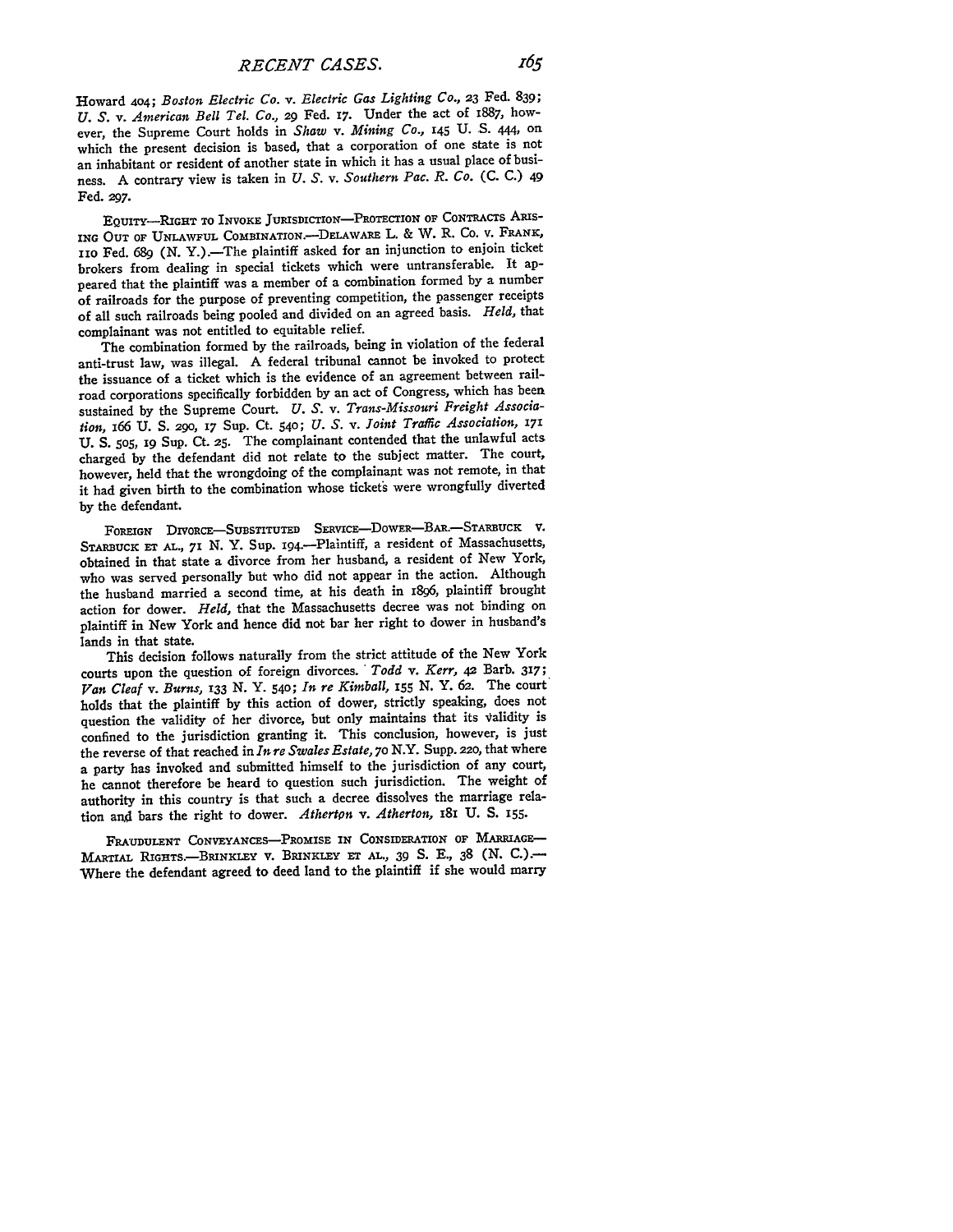him, and after her promise to do so, but before marriage conveyed the land<br>without consideration to his children by a former wife, such conveyance,<br>though recorded before the marriage, was fraudulent and void as against a<br>

Mich. 415; Palmer v. Neave, II Ves. 165. The minority opinion, however, is well supported by authorities. It seems well settled that a postnuptial settlement in pursuance of an antinuptial parol agreement is a voluntary convey-<br>ance. Warden v. Jones, 23 Beav. 487; Trowell v. Shenton, 8 Ch. Div. 318<br>(Eng.); Reade v. Livingstone, 3 Johnson Ch. (N. Y.) 481; Smith v. Greer *231.*

INSURANCE-POLICY-CONSTRUCTION-TOTAL LOSS.-DEVITT V. PROVIDENCE-WASHINGTON INS. Co., 70 N. Y. Supp. 654.-Defendant insured a cargo of produce "free of particular average." The boat was sunk, but part of cargo was saved and sent to port of destination in a damaged condition where, on sale, it brought only one-fourth of whole value when insured. *Held*, to

from the theory that there must be a physical destruction or loss of identity of memorandum articles to constitute a total loss. The modern English rule reversing the position of the early case of *Cocking* v. *Fraser*, 4 Gurney, II C. B. 186. The principal case following Wallerstein v. Ins. Co., 44 N. Y. 204, goes even further by holding that the American rule that a damage exceeding fifty per cent. constitutes a constructive total loss, court refused to decide the point, although expressing its opinion that the fifty per cent. rule ought to apply. To the same conclusion is *Poole v. Ins.* Co., 14 Conn. 47. Yet the ruling of *Wallerstein* v. Ins. Co. was hardly in line with the early New York decisions; Leroy v. Gouvernuer, 1 Johns. 226; DePeyster v. Ins. Co., 19 N. Y. 272; and does not seem since to have b in a recent case holds a contrary rule that the exception of particular average upon memorandum articles excludes a constructive total loss. *Washburn Mfg. Co. v. Ins. Co., 179* **U. S. I.**

**INTERSTATE** CoMMERcE - **STATE LEGISLATIoN, AFFECTING- PROH-IBITING** SALE OF GAME OR FISH.<sup>---IN</sup> RE DEININGER, 108 Fed. 623.---Game laws of Oregon make it a penal offense for a person to have trout in his possession<br>for sale. *Held*, to be a valid police regulation and not an unlawful interfer-<br>ence with interstate commerce, although such trout are brought fro state, where they are lawfully caught.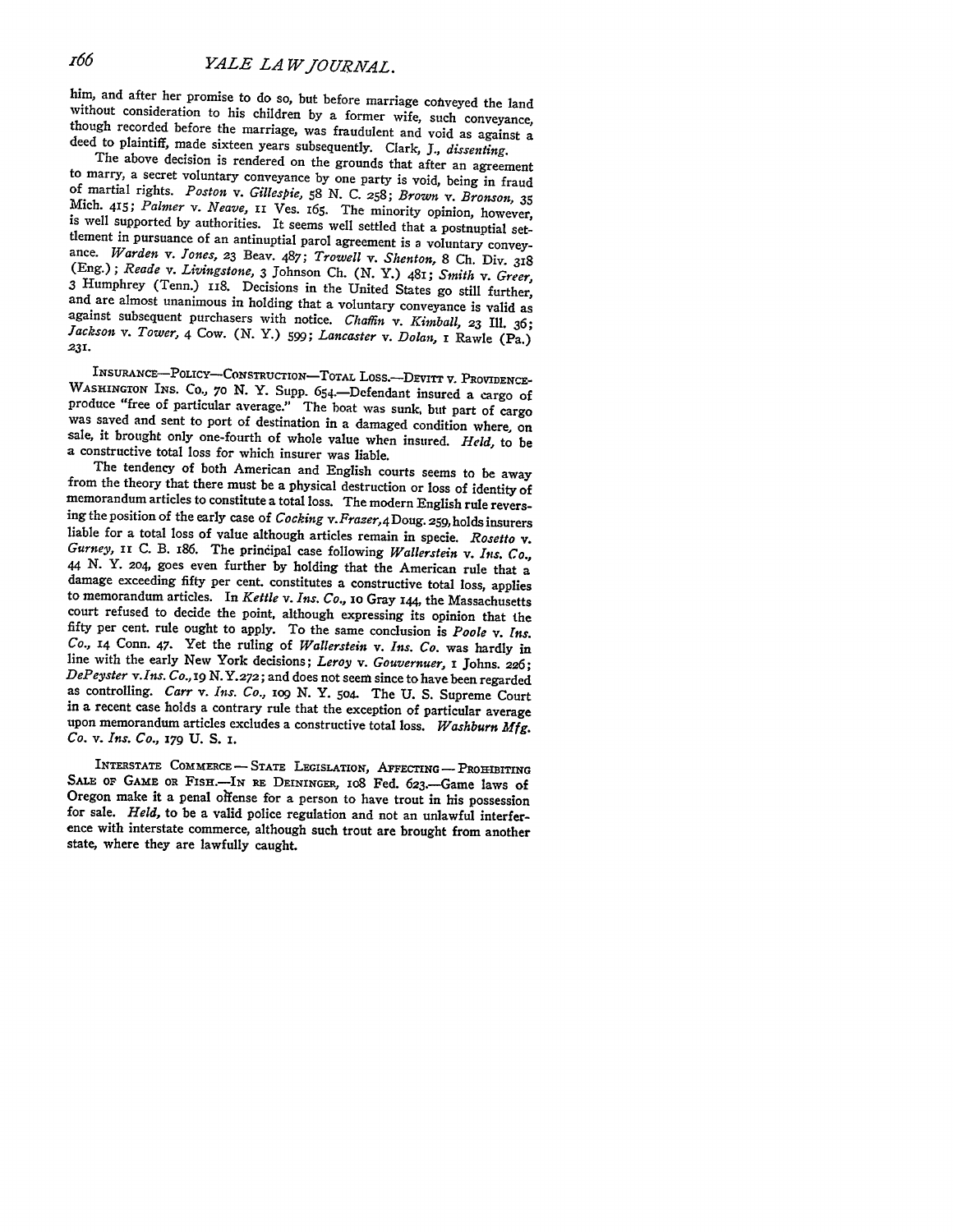The right of a state to forbid the sale of game killed within its borders is unquestioned. *Magner v. People,* 97 Ill. **331;** but the state courts, and **by** this decision the Circuit Courts also, are divided as to whether sale of game brought into the state can be prohibited. *Com. v. Wilkinson,* **139** Pa. St. **298;** *Ex-parte Maier,* **io3** Cal. 476; *State v. Rodman,* **58** Minn. **393.** In *Geer v. Conn.,* I6I **U. S.** *519,* the right to take game out of the state for sale, contrary to statute, was denied on the ground that game is not property. The principal case upon the same ground denies the right to bring it within the state for sale contrary to statute. Game coming within the state is to be regarded as becoming at once game of that state. The ruling is further justified in that the enforcement of local game laws is rendered practicable **by** making every possession unlawful. An opposite conclusion is reached **by** *In re Davenport,* **1o4 Fed. 54o,** which holds that the prohibition is a mere rule of convenience and not a legitimate exercise of the state's police power, and consequently an interference with inter-state commerce.

LANDLORD **AND TENANT-VAuLTS UNDER** SIDEWALKS-PERMISSION **OF** CITY-ORDINARY **CARE-LABILiTY OF TENANT.-WEST CHICAGO MASONIC** ASSOCIATION V. COHN, 6I N. E. 439 (Ill.). - A portion of certain premises was leased, the tenant to keep the demised premises and appurtenances in **good** repair. This portion contained a vault under the sidewalk, from which a coal hole opened, these having been constructed with the permission of the city. The vault had no connection with any part of the building not leased to this tenant and the latter was entitled, as against the owner, to the exclusive control and possession of this portion. *Held,* that the tenant and not the owner of the premises, was liable to a foot passenger for injuries .received on the sidewalk in consequence of failure to properly cover the coal hole.

The coal hole was not a nuisance, since permission for its construction had been given **by** the city. The theory that where such a license is obtained from the city, the liability for all injuries received therefrom continues with the owner on the ground of public policy until he has given up control of the entire building is denied. **A** similar view is taken in *Boston v. Grey et al.,* **<sup>144</sup>**Mass. **53.** On the other hand, the New York court holds that in such a case, the landlord is not relieved of liability **by** a lease of anything less than the entire premises; the lease of a part, even though the structure in question is for the sole benefit of that part, is not sufficient. *Trustees v. Foster, i65* **N. Y.** 354, **5o N. E. 971, 41** L. R. **A.** 554, 66 Am. St. Rep. **575.**

MINES **AND MINING-FINDING** GoLD--MASTER **AND** SERVANT.-BURNS **V.** CLARK **Er AL.,** 66 Pac. **12** (Cal.).-The plaintiff, while working for the defendants in digging and leveling off a grade for a mill site on government land, discovered and took possession of some gold: defendants took the same from the plaintiff. The occupancy of this mill site by defendants was not with the intent to acquire the ownership of the land. *Held,* that the gold did not belong to the defendants.

The relation of master and servant in nowise affects the rights of the finder of lost property. *Bow'en v. Sullivan,* **62** Ind. 281; *Tatum v. Sharpless,* 6 Phile. **2o;** *Ellery v. Cunningham,* I Met. **112.** As affecting the finding itself, the place of finding is entirely immaterial. *Boa en v. Sullivan,* **62** Ind. **281;** *Bridges v. Hawkesworth, z5* Jur. **io79. By** analogy the same rules seem to